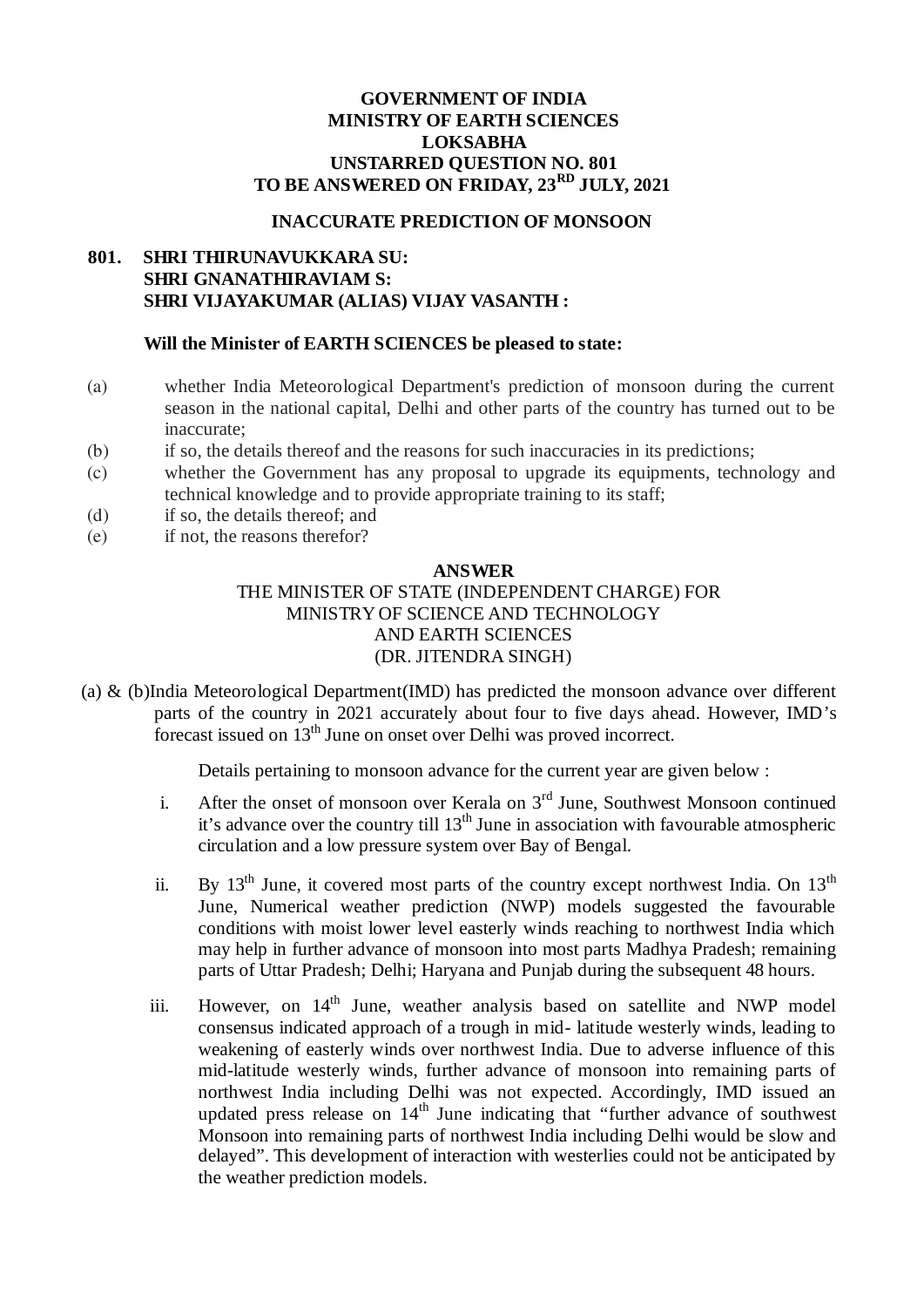- iv. On 16<sup>th</sup> June, another press release was issued indicating delay in monsoon advance into Delhi and slow progress into some parts of northwest India. Accordingly, monsoon advanced into some more parts of northwest India by 19<sup>th</sup> June.
- v. Since  $20<sup>th</sup>$  June, there has been no further advance of monsoon due to weak/break monsoon conditions. Regular press releases were issued and updated to media from time to time on 22, 24, 26 and  $30<sup>th</sup>$  June and  $1<sup>st</sup>$  July indicating such delays in monsoon advance into remaining parts of northwest India including Delhi and weak/break monsoon conditions over the country. The delay in monsoon advance was mainly due to (a) no formation of low pressure system over Bay of Bengal, (b) no presence of monsoon trough at mean sea level near to Delhi, (c) 5-6 Western disturbances moved west to east across North India which dominated over the monsoon easterlies.
- vi. Later on the latest models indicated that the moist easterly winds in lower level from Bay of Bengal would spread into northwest India covering Punjab and Haryana by 10<sup>th</sup>July leading to advance of monsoon and increase in rainfall activity over the northwest India including Delhi from  $10<sup>th</sup>$ July onwards.
- vii. Accordingly, the moist easterly winds have spread into northwest India. After 8<sup>th</sup>July, easterly winds at lower levels were established along the foothills and from  $9<sup>th</sup>July$ onwards easterly winds were established over planes of Northwest India. These moisture laden easterly winds have led to increase in cloudiness and relative humidity. It also led to revival of monsoon over the region and occurrence of fairly widespread/widespread rainfall activity over east Rajasthan, HP, Uttarakhand, J&K and scattered rainfall over Punjab and west Rajasthan. However, it did not cause significant rainfall activity over Delhi even though, there was rainfall activity over neighbouring places around Delhi.
- viii. The monsoon covered the entire country on 13 July 2021.
- (c)-(d) Various new initiatives, as mentioned below, have been undertaken by IMD, and by the ministry for betterment of prediction of natural disasters and dissemination of weather warnings :
	- IMD is enhancing its observational network with installation of more number of Automatic Weather Stations (AWSs) and Automatic Rain Gauges (ARGs) across the country.
	- 203 new raingauge stations have been added in the District-wise Rainfall Monitoring Scheme taking the total number of stations to 4940.
	- Multi-Mission Meteorological Data Receiving & Processing System has been established and dedicated to the nation for augmentation of satellite derived products.
	- 27 Doppler Weather Radars (DWR) are operational across the country to provide adequate warning in the event of approach of Cyclonic Storms, Monsoon Depressions, etc. DWR network also provides vital information for nowcasting purposes on mesoscale convective weather developments anywhere in the country.